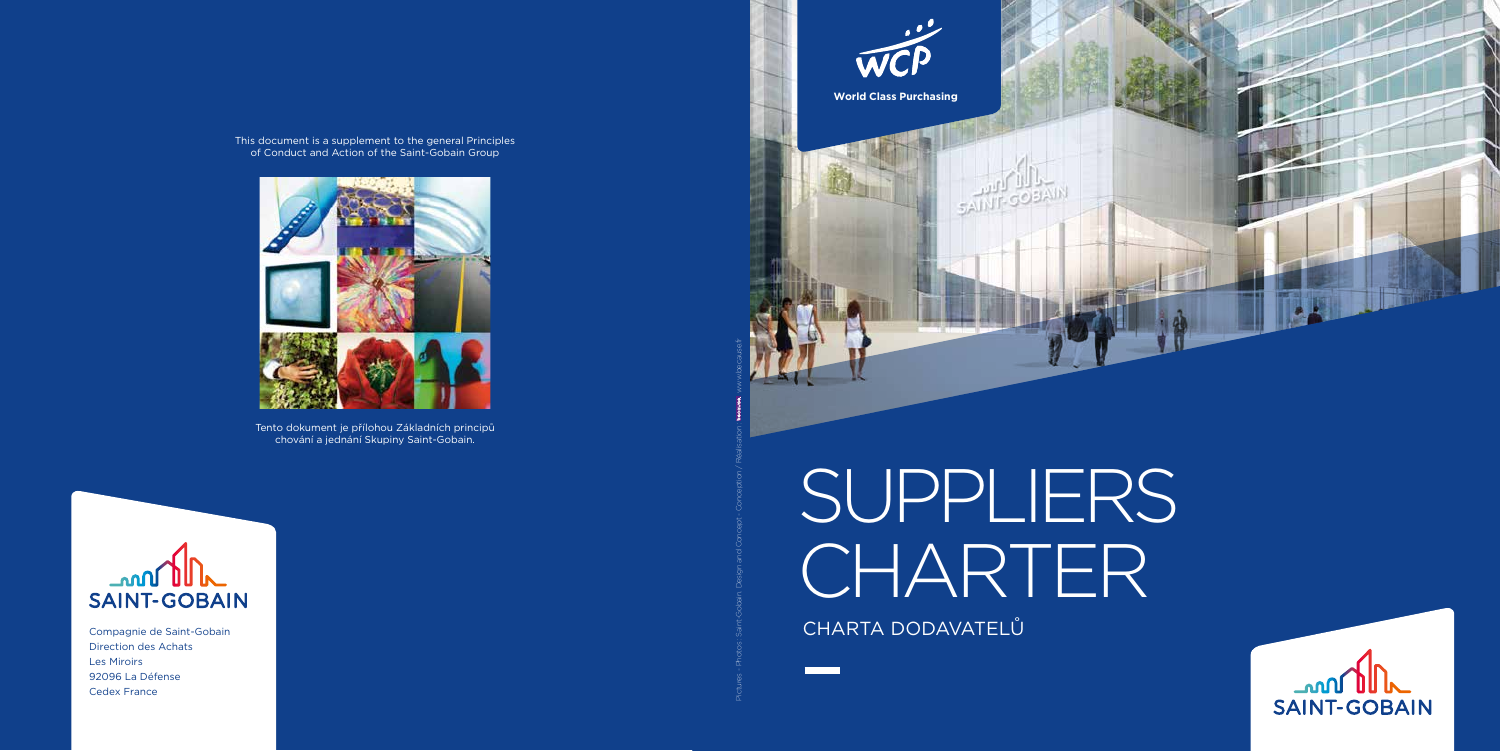#### Saint-Gobain Group Suppliers Charter

#### Charta dodavatelů **Skupiny** Saint-Gobain

Having signed up to the UN's Global Compact, the Group has, since 2003, formalized its values through the General Principles of Conduct and Action applicable to all employees worldwide, and in doing so, confirmed its resolve to work towards responsible business growth.

Accordingly, the economic, social and environmental requirements of sustainable development are fundamental elements in the strategy of the Saint-Gobain Group.

For this reason, Saint-Gobain has decided to invite its suppliers to take part in this process within their own sphere of action or influence.

This is the purpose of the present Charter which Saint-Gobain asks its suppliers to support.



| Respect the right to development |    |
|----------------------------------|----|
| Employee right                   | 6  |
| Occupational health and safety   | 8  |
| Environmental commitment         | 10 |
| Legal compliance commitment      | 12 |
| <b>Notes</b>                     | 14 |

| Respektování práva na rozvoj                  | 4    |
|-----------------------------------------------|------|
| Práva zaměstnance                             | 6    |
| Bezpečnost práce a ochrana zdraví při práci 8 |      |
| Závazky vůči životnímu prostředí              | 10   |
| Závazky v oblasti plnění zákonných požadavků  | - 12 |
| Poznámky                                      | 14   |

Their level of commitment in this domain is one of the deciding factors in selecting suppliers and Saint-Gobain will make sure that suppliers fully understand the Charter's contents.

This Charter is an integral part of the documentation handed out by the Saint-Gobain in support of its consultations and is intended to be included in the contractual documents.

The Purchasing Departments of Saint-Gobain Group entities may be led, under certain circumstances, to take the measures they deem necessary to ensure full compliance with the Charter, notably by sending out questionnaires or conducting or having conducted specific audits at the suppliers' and sub-contractors' premises.

The Saint-Gobain Group expects its suppliers and sub-contractors to be mindful that their own suppliers and sub-contractors enable them to fully support the principles detailed in this Charter.

Připojením se k iniciativě OSN Global Compact formalizovala od roku 2003 Skupina Saint-Gobain její hodnoty, které zapracovala do dokumentu nazvaného "Základní principy chování a jednání Skupiny Saint-Gobain". Tyto zásady platí pro všechny zaměstnance na celém světě. Skupina tímto rozhodnutím potvrdila své odhodlání i nadále

pracovat na odpovědném rozvoji a růstu. Ekonomické, sociální a environmentální požadavky trvale udržitelného růstu jsou v této souvislosti považovány za základní prvky strategie Skupiny Saint-Gobain.



Z výše uvedených důvodů se Skupina Saint-Gobain rozhodla přizvat své dodavatele, aby se tohoto procesu zúčastnili a ovlivňovali jej v rámci oblasti své působnosti či možného vlivu.

To je i hlavním důvodem této Charty dodavatelů, prostřednictvím které žádá Saint-Gobain své dodavatele o podporu.

Ochota a míra zapojení se do této iniciativy je i jedním z rozhodujících faktorů při výběru dodavatelů. Společnost Saint-Gobain proto zajistí, aby všichni dodavatelé byli podrobně seznámeni s obsahem této Charty dodavatelů a dobře rozuměli jednotlivým požadavkům.

Tato charta je nedílnou součástí dokumentace, kterou Saint-Gobain předává potenciálním dodavatelům v rámci počátečních rozhovorů a měla by být vždy zahrnuta i do smluvní dokumentace. Nákupní oddělení společností Skupiny Saint-Gobain mohou v určitých případech přistoupit k takovým krokům a opatřením, které budou nezbytné k zajištění řádného dodržování Charty dodavatelů, jako například k rozesílání dotazníků či provádění nebo zadávání specifických auditů přímo v provozovnách dodavatelů a subdodavatelů. Skupina Saint-Gobain očekává od svých dodavatelů a subdodavatelů, že vhodným způsobem zajistí, aby je i jejich vlastní dodavatelé a subdodavatelé plně podpořili při dodržování zásad uvedených v této Chartě dodavatelů.

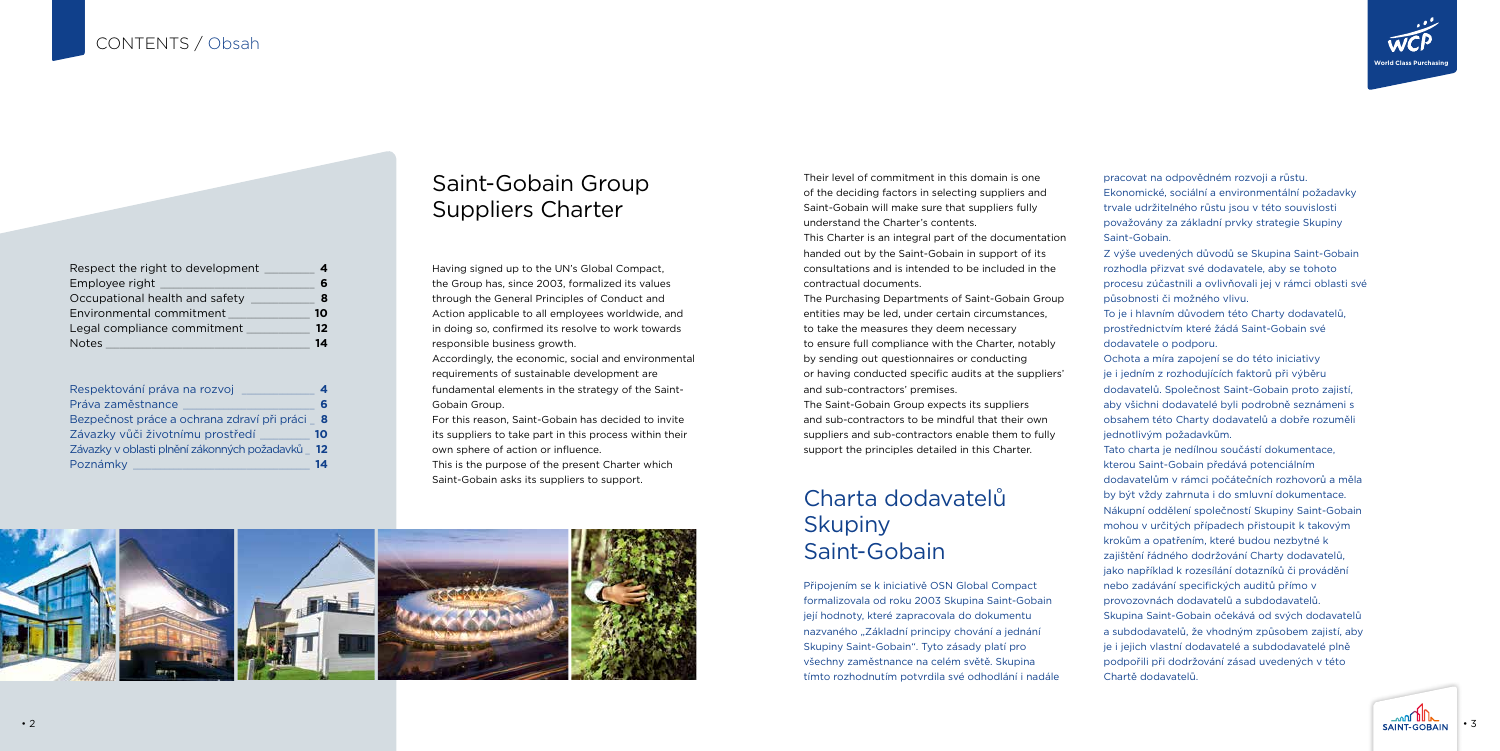# Respect the right to development **Respektování práva na rozvoj**

Suppliers guarantee their employees a decent standard of living. They participate as much as possible in the development of the country they operate in and work with all types of companies in compliance with this charter.

Dodavatelé musí zaručit svým zaměstnancům odpovídající životní úroveň. Musí se aktivně podílet na rozvoji země, ve které provozují svou činnost a spolupracovat se všemi subjekty a organizacemi v souladu s požadavky této Charty dodavatelů.

> *"Dodavatelé se musí řídit požadavky uvedenými v této Chartě dodavatelů"*







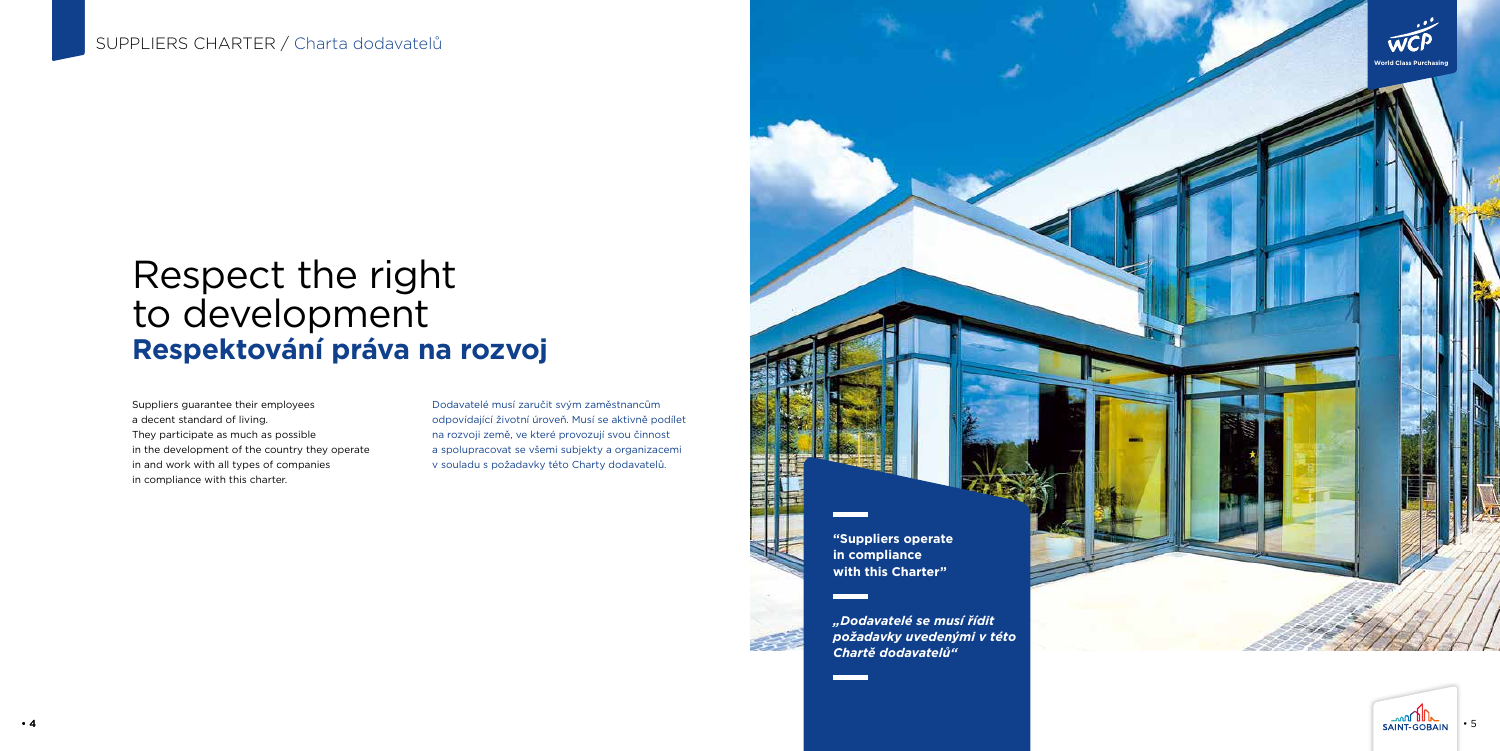### Employee rights **Práva zaměstnance**

Regarding relations with their own staff, suppliers and subcontractors comply with the legal rules and regulations applicable in the countries where they operate as well as the norms set out by the International Labour Organization concerning workers' rights, especially in the area of social security, working hours and conditions, compensation and when it comes to exercising freedom of association.

- > to forced or mandatory labour,
- > to child labour.

In particular, suppliers and subcontractors undertake not to resort in any way, shape or form, either directly or through their own subcontractors or suppliers,

Finally, they make sure that their working practices are free from any form of job discrimination.

V oblasti vztahů se zaměstnanci dodržují dodavatelé a subdodavatelé zákony a nařízení platné v zemích, v nichž působí, ale i normy stanovené Mezinárodní organizací práce, upravující práva zaměstnanců (zejména v oblasti sociálního zabezpečení, pracovní doby a podmínek, odměn či svobody sdružování). Dodavatelé a subdodavatelé se konkrétně zavazují, že nikdy žádným způsobem, přímo ani prostřednictvím svých vlastních dodavatelů a subdodavatelů, nebudou využívat, **>** nucené či nedobrovolné práce,

**>** dětské práce.

Dodavatelé a subdodavatelé rovněž zajistí, aby jejich pracovní postupy a praktiky nepodporovaly jakoukoliv formu pracovní diskriminace.

*"Dodavatelé musí dodržovat normy stanovené Mezinárodní organizací práce"*

**"Suppliers comply with the norms set out by the International Labour Organization"**



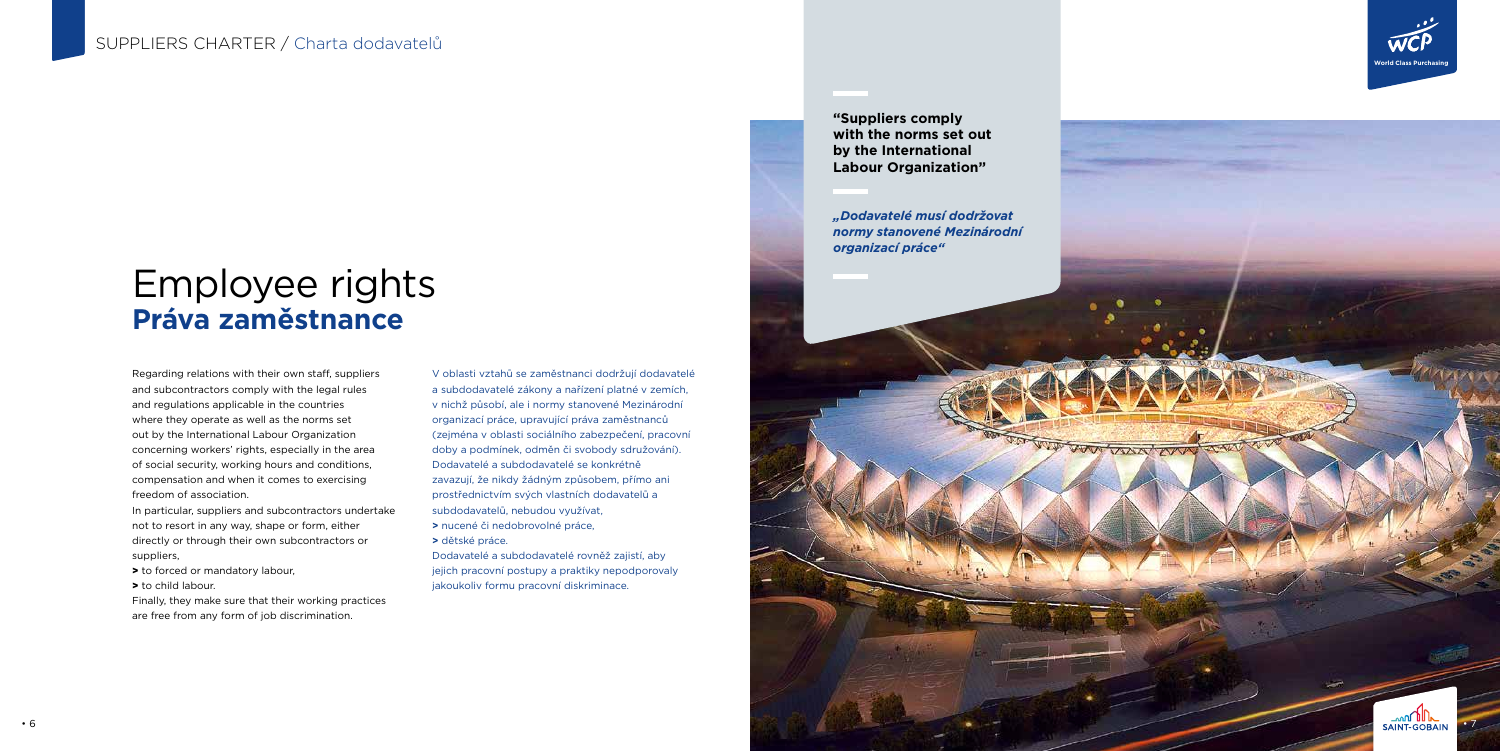#### **Occupational** health and safety **Bezpečnost práce a ochrana zdraví při práci**

Suppliers and subcontractors endeavour to take the necessary steps to ensure occupational health and safety.

For their own activities, they implement a policy aimed at identifying and preventing health and safety risks affecting:

> their full-time and temporary members of staff, > their customers' employees and the users of their products,

> their own suppliers and subcontractors' employees (temporary and full-time),

> the communities surrounding their facilities. They inform the Saint-Gobain Group of any hazards or risks associated with their products or interventions on Saint-Gobain sites. Finally, they make sure that their employees fully comply with both regulations and Saint-Gobain Health and Safety standards when called out to work on Saint-Gobain sites. They inform Saint-Gobain of any incidents

or non-conformities occurring.

Dodavatelé a subdodavatelé se zavazují k přijetí takových kroků, které zajistí odpovídající bezpečnost práce a ochranu zdraví při práci.

Ve vztahu k jejich činnosti to konkrétně znamená, že zavedou takovou politiku, která bude zaměřena na rozpoznání a prevenci rizik, ohrožujících především zdraví a bezpečnost:

> svých zaměstnanců pracujících na plný i částečný úvazek;

> zaměstnanců svých zákazníků a uživatelů svých výrobků;

> zaměstnanců svých dodavatelů a subdodavatelů (pracujících na plný i částečný úvazek); a > komunit žijících v oblasti působnosti závodů

společnosti.

Dodavatelé a subdodavatelé musí informovat Skupinu Saint-Gobain o všech rizicích spojených s jejich výrobky či aktivitami realizovanými v závodech Saint-Gobain.

Dále zajistí, aby i jejich zaměstnanci důsledně dodržovali zákony a nařízení v oblasti bezpečnosti práce a jednali v souladu se standardy zdraví a bezpečnosti Saint-Gobain, kdykoliv jsou pověřeni výkonem práce v závodech a provozech Skupiny Saint-Gobain. Tito zaměstnanci musí odpovědné osoby ze Saint-Gobain informovat o všech nehodách či rizicích, se kterými se při výkonu své činnosti setkají.





*"Dodavatelé musí informovat Skupinu Saint-Gobain o všech rizicích souvisejících s jejich výrobky či aktivitami"*

**"Suppliers inform the Saint-Gobain Group of any hazards or risks associated with their products or interventions"**

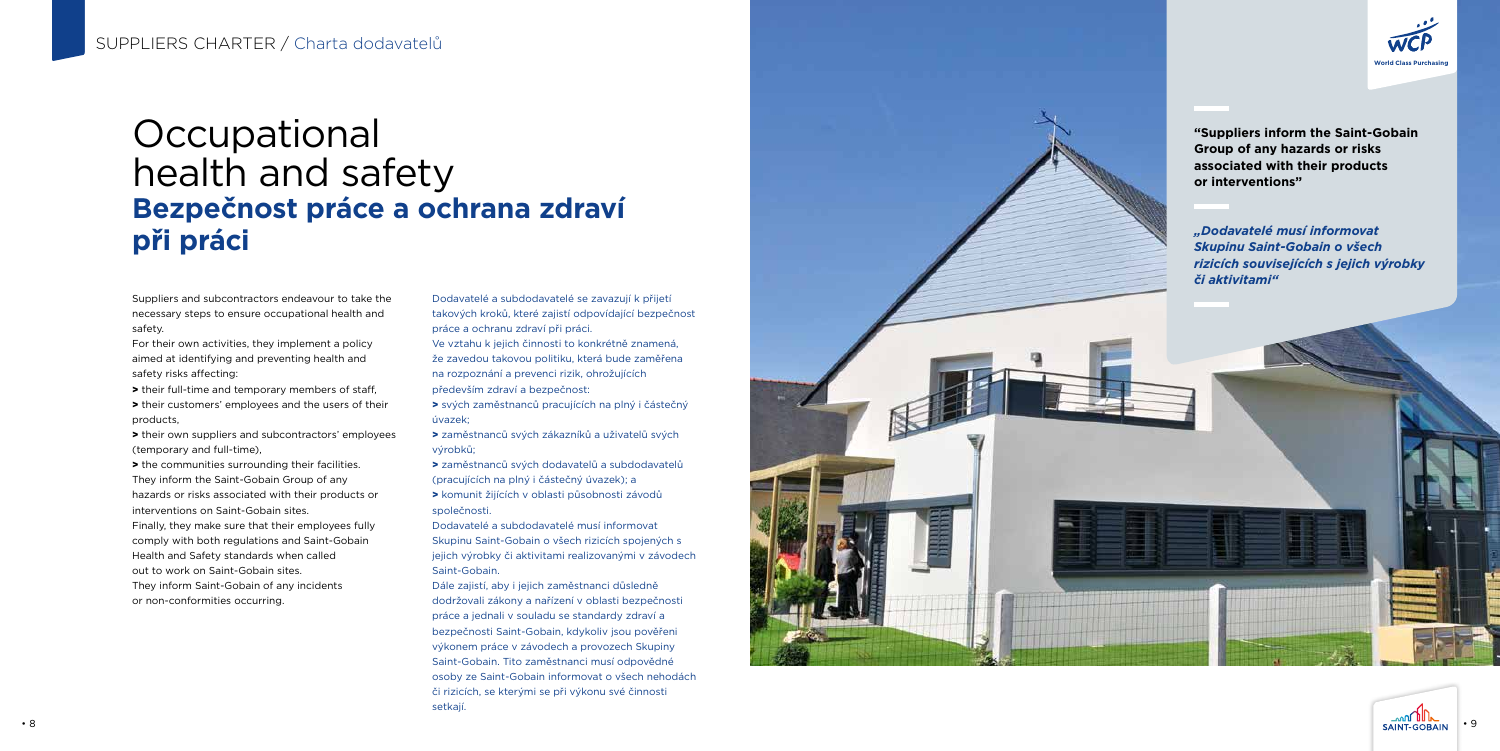# Environmental commitment **Závazky vůči životnímu prostředí**

Suppliers and subcontractors implement policies on managing and improving their manufacturing processes, which are designed to limit their environmental footprint throughout the life cycle of the products they supply.

In particular, they strive in their respective domains to:

> reduce their impact on ecosystems and biodiversity,

> optimise consumption of natural resources and energy,

> reduce emissions of greenhouse gases, pollutants and volatile organic compounds,

> reduce quantities of waste released and develop recycling and recovery solutions. They identify and quantify the significant environmental aspects of their activities, products and services. They ensure a traceability of raw materials, components and materials necessary for the provision of services or property. Suppliers shall be duty-bound to Saint-Gobain to disclose any product information required for the Group's Environmental policy to be applied, especially in terms of Carbon Footprint and Life Cycle Assessment.

Suppliers and subcontractors encourage the development and distribution of environmentally-friendly technologies and work towards achieving the targets listed above.

Dodavatelé a subdodavatelé musí zavést takové politiky a řídit/zlepšovat své výrobní procesy způsobem, který v maximální možné míře omezí negativní dopad na životní prostředí, a to v rámci celého životního cyklu produktů, které dodávají. Konkrétně musí v rámci oblasti své působnosti vynaložit maximální úsilí k:

> snižování negativního dopadu své činnosti na ekosystémy a biodiverzitu;

> optimalizaci spotřeby přírodních zdrojů a energií; > snižování emisí skleníkových plynů, znečišťujících látek a těkavých organických látek; a

> snižování množství vyprodukovaných odpadů a hledání řešení v oblasti recyklace a zpětného využití odpadů.

Dále se zavazují identifikovat a kvantitativně určit všechny významné environmentální aspekty svých činností, produktů a služeb. Musí zajistit zpětnou sledovatelnost surovin, komponent a materiálů nutných k výrobě produktů a poskytování služeb. Dodavatelé mají vůči Saint-Gobain informační povinnost v souvislosti se svými produkty, především pro účely plnění požadavků vyplývajících z Environmentální politiky Skupiny Saint-Gobain (uhlíková stopa, hodnocení životního cyklu). Dodavatelé a subdodavatelé musí podporovat a usilovat o vývoj a distribuci ekologicky nezávadných technologií a veškerou svou činnost zacílit na plnění výše uvedených cílů.



*"Dodavatelé musí omezit negativní dopad svých aktivit na ekosystémy a biodiverzitu"*



**"Suppliers limit their impact on ecosystems and biodiversity"**

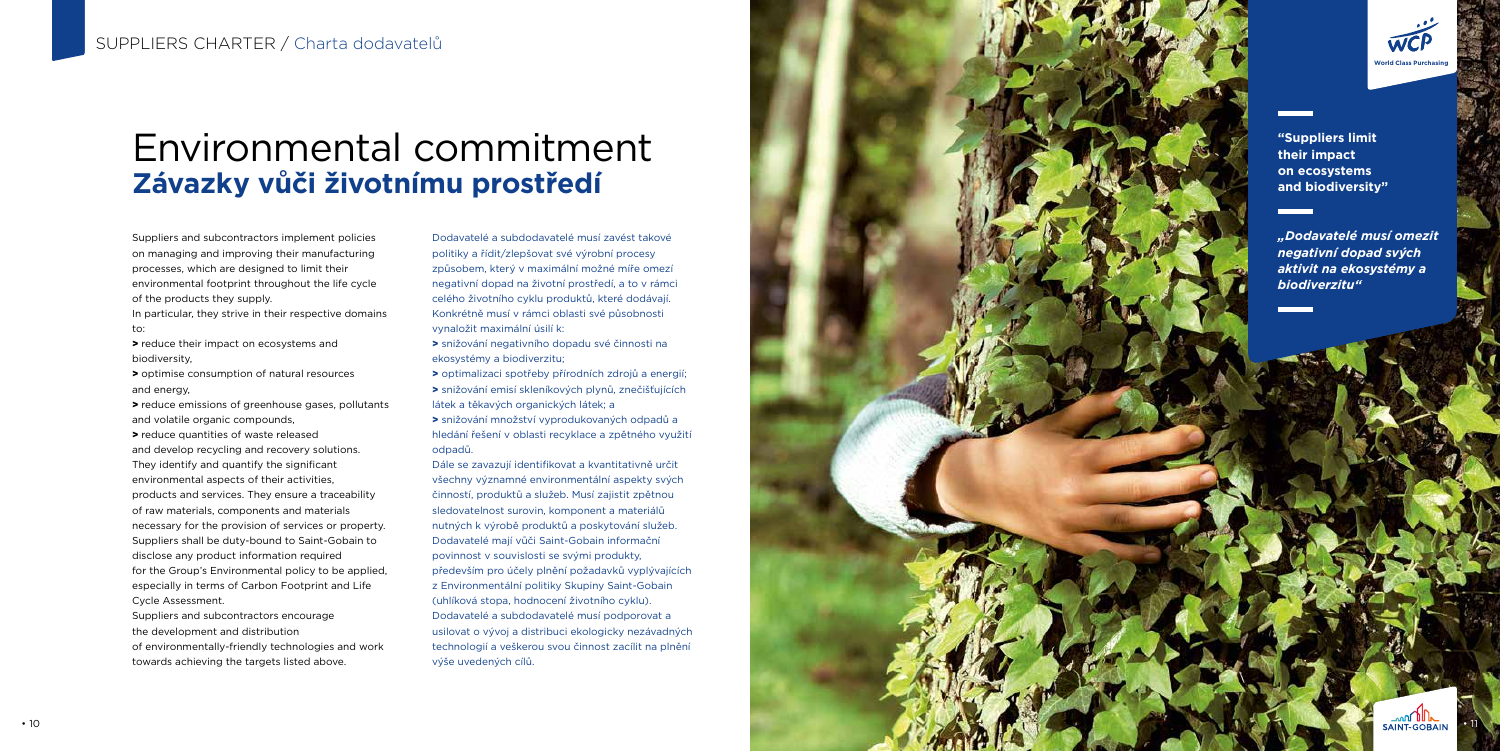### Legal compliance commitment **Závazky v oblasti plnění zákonných požadavků**

Suppliers carry on their activities in strict compliance with applicable domestic and international legal standards.

#### In particular:

> They reject any actions liable to falsify or distort free competition or market access or infringe on the applicable legal rules concerning competition law, > They reject any form of active or passive corruption in domestic or international transactions,

> They refrain from any practice aimed at interesting, either directly or indirectly, any Saint-Gobain employee with whom they have a business relationship in developing their relations, whether personally or in whatever shape or form.

Suppliers agree to provide only products that comply with national, European and international laws and regulations, as required by the country of distribution.

Suppliers have to be mindful that their own suppliers allow them to fully adhere to the principles detailed in this Charter.

Dodavatelé a subdodavatelé realizují svou činnost v přísné shodě s příslušnými národními i mezinárodními legislativními normami.

#### Konkrétně:

> zakazují jakékoli jednání, které by mohlo narušit volnou soutěž či přístup na trh nebo vést k porušení příslušných zákonných předpisů v oblasti ochrany hospodářské soutěže,

> odmítají jakoukoli formu aktivní či pasivní korupce

v domácích či mezinárodních transakcích,

> zdržují se jakýchkoli činností, které směřují k přímému či nepřímému zapojení jakéhokoli

zaměstnance Saint-Gobain, s nímž udržují profesní vztahy, do svých obchodních záležitostí, ať už osobně či jakýmkoliv jiným způsobem.

Dodavatelé se zavazují dodávat pouze ty výrobky, které jsou v souladu s národní, evropskou a mezinárodní legislativou a předpisy, jak je požadováno v zemi disribuce.

Dodavatelé musí dbát na to, aby jim jejich vlastní dodavatelé umožnili bezvýhradně dodržovat zásady uvedené v této Chartě.

*"Dodavatelé a subdodavatelé realizují svou činnost v přísné shodě s příslušnými národními i mezinárodními legislativními normami"*



**activities in strict compliance with applicable domestic and international legal standards"**